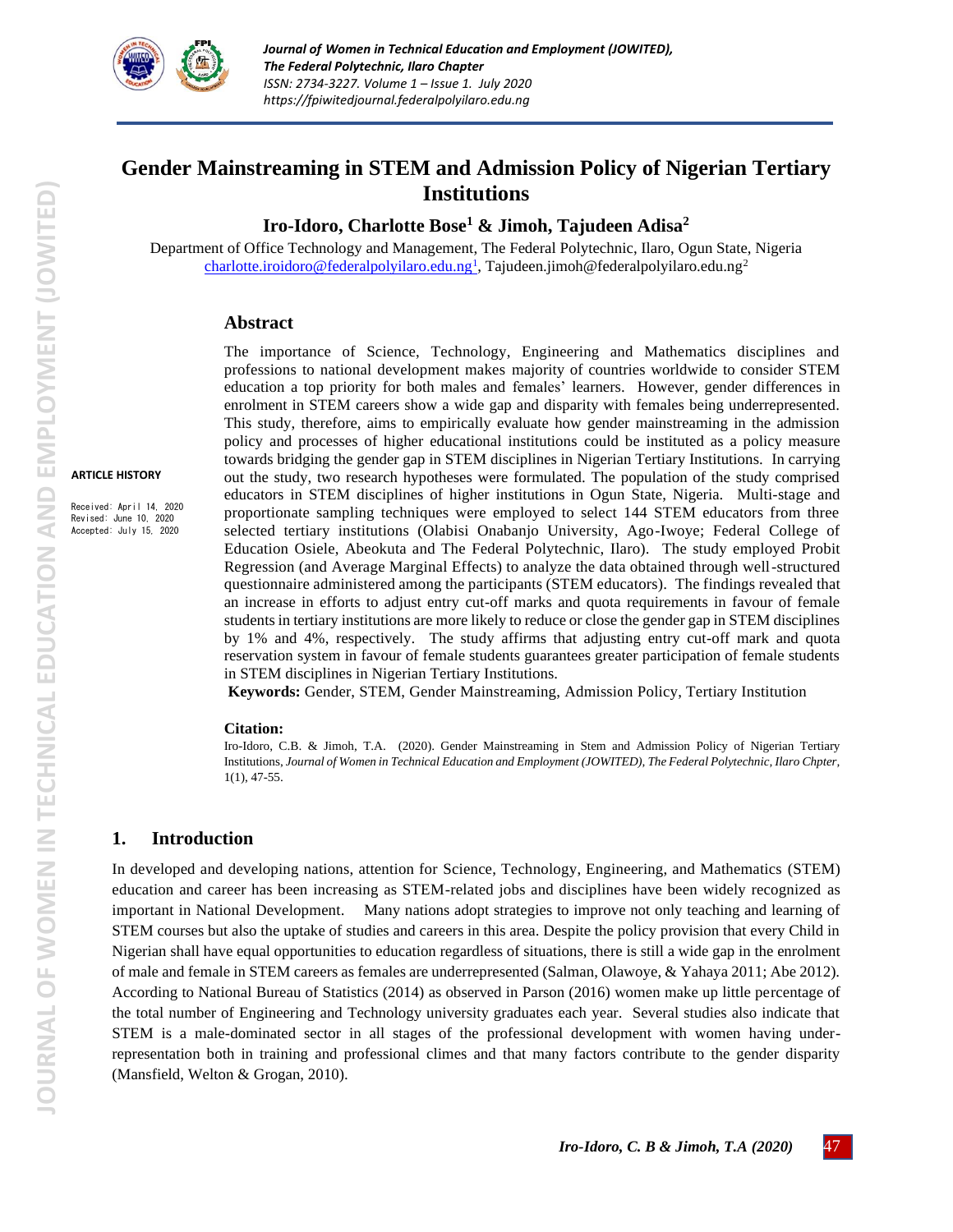

Meanwhile, educators, scientists, researchers and stakeholders in Nigerian educational system have acknowledged that courses in STEM are veritable ways of stimulating socio-economic development and transformation (Wu, & Anderson, 2015; Bybee, [2010\)](https://link.springer.com/article/10.1007/s40692-015-0041-2#CR2). The provisions of the National Policy on Education and the Science, Technology and Innovation Policy provide platforms for education and in Science and Technology with a view to promoting sustainable economic transformations that will harnesses, develops and utilizes science, technology and innovations to build a large, strong, diversified, sustainable and competitive economy that ensure a high standard of living and quality of life for all citizens (Akanwa & Kalu-Uche, 2015).

STEM involves the study of the four core disciplines of Science, Technology, Engineering and Mathemaics and a clear combination of the component's areas (Wu, & Anderson, 2015). Bybee [\(2010\)](https://link.springer.com/article/10.1007/s40692-015-0041-2#CR2) posited that STEM disciplines and education have the potential to provide opportunities for students to learn and use modern skills in solving complex problems. It comprises areas of education that are important in equipping students with competencies necessary to work in technology-driven societies and make a nation compete favourably in global economy. STEM, according to Akanwa & Kalu-Uche (2015), is an area of teaching and learning that combines the Science, Technology, Engineering and Mathematics with expertise and characters needed to work successfully in the 21st century work organisation. It refers to interdisciplinary approach to learning where science, technology, engineering and mathematics are combined with academic activities and other real-life lessons with a view to ensuring that students apply these in work organisations, societies and to do well in the emerging science and technology driven economy.

According to Chikunda (2010), there has been steady growth in admissions in higher education over the last few decades, but despite this, gender equity challenges have been unprecedented (Mkude, 2011). Women who manage to make it into university tend to specialize in social science and humanities programmes with limited enrolment in STEM programmes (Acheampong, 2014). Strategies to address gender disparity in STEM include advocacy to raise awareness; gender affirmative action; gender mainstreaming; and capabilities-based policies and practices (Norgbey, 2016; Sinnes & Loken, 2014; Panagiota, Yota & Vasiliki, 2019; Sterling, 2019)

In the education sector, gender mainstreaming would imply the efforts and commitment of regulatory agencies and management of schools, colleges and educational institutions (True & Mintrom, 2001) to integrate women's concerns into policy decisions and implementation in all areas through organisation and re-organisation, improvement, development and evaluation of policy processes, so that a gender perspective is incorporated in all policies at all levels and at all stages, by the actors involved in the policy-making (European Trade Union Committee for Education, 2009). Gender mainstreaming may thus entail a fundamental transformation of the underlying paradigms and processes in the education sector (Leo-Rhynie, 1999). The main objective of the science and technical education sector is the promotion of technical and science education and training, technology transfer as well as skills development to enhance the socio-economic advancement of the country. Universally, such education components are meant to provide technical learning that could assist the society in meeting its industrial aspirations (Lawal & Atueyi, 2017).

Some of the important elements for consideration in the mainstreaming of gender in education by overall national educational goals, objectives and priorities are seeking to make explicit the importance of gender as an important issue for consideration in the process of education; ensuring equity in both genders participation in all aspects of education that could enhance better career opportunities like STEM; overcoming legal, economic, socio-cultural and other barriers which are likely to threaten equal access of both sexes in education. (Leo-Rhynie, 1999; Botella et al, 2019). The objective of any effort to bridge the gender gap should be to enhance awareness on the importance of STEM education for girls and women, improve the participation and involvement of the female gender in STEM education and careers, strengthens the capacity and expanding opportunities for the female to deliver gender-responsive STEM training (UNESCO, 2018). Technological sector is the driver of most development initiatives and has been argued to be highly dynamic and shows tremendous potential for innovation and for introducing changes impacting deeply on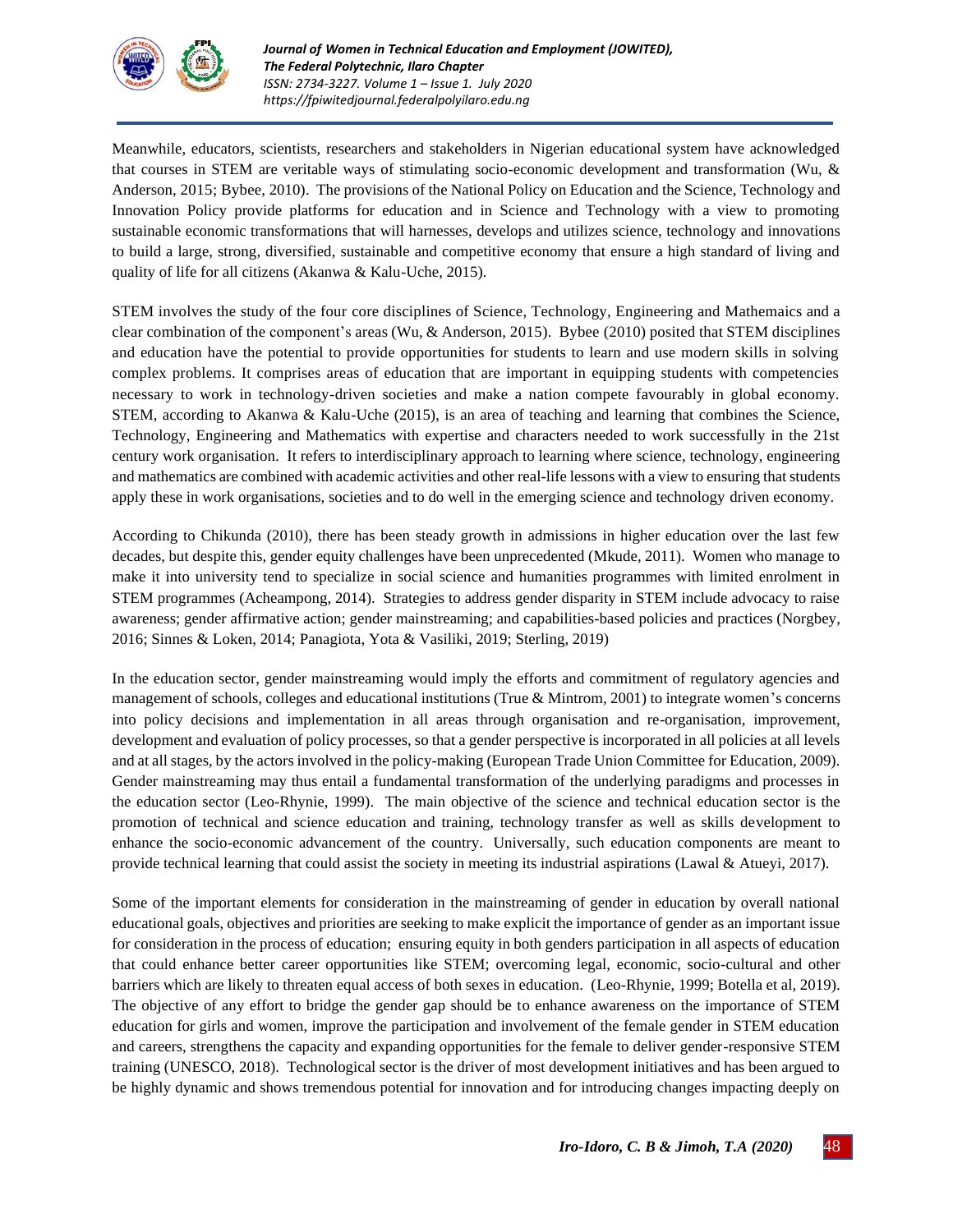

the society. The technology sector therefore demands large numbers of graduates in science, technology, engineering, and mathematics (STEM).

Despite the increasing need for graduates in Science, Technology Engineering and Mathematics and the indispensability of female in national development, the participation of female students in STEM courses continues to be low and very few studies had been carried out on the need to mainstream gender into the admission policy of Nigerian higher institutions. In light of this, the study aimed at empirically evaluating how gender mainstreaming in the admission policy and processes of higher educational institutions could be instituted as a policy measure towards bridging the gender gap in STEM education in Nigerian tertiary institutions. Accordingly, the study posed to provide scientific response to a question bordering on how admission policy of Nigerian tertiary education system through entry cut-off mark requirement and quota reservation could contribute towards bridging the gender gap in STEM disciplines. Given the nature of the research, field survey was conducted among selected STEM educators in three tertiary institutions in Ogun State Nigeria to provide grounds for reliable outcomes that could help inform gendersensitive developmental policies of governments.

Proponents of gender equality in higher education contend that inequalities in higher educational institutions are structural and require a closer look within institutions (Monroe & Chiu, 2010; LaCosse, Sekaquaptewa, & Bennett, 2016). Many scholars have used different approaches to explain the issue of gender disparity in STEM programmes but none has emphasized gender mainstreaming in the admission of students into STEM programmes in tertiary institutions. Admission of students into Nigerian higher educational institutions is done through Unified Tertiary Matriculation Examinations of the Joint Admission and Matriculation Board. The admission consideration and policies take cognizance of Catchment Area, Merit, Educational Less-Developed State (ELDS) and Discretion with no provision to really address the issue of gender gap in certain programmes such as STEM. Hence, it is important to examine how gender mainstreaming in admission process and criteria for higher education in Nigeria could serve as policy strategies or measures that will make higher educational institutions and policy agencies to create an environment to promote women enrolment in STEM courses through a review and revision of regulations and other admission requirements and conditions.

## **2. Methodology**

The study employed field survey with the extensive use of primary data obtained via structured questionnaire. The population comprised educators in STEM disciplines of tertiary institutions in Ogun State, Nigeria. The choice for selection of Ogun State is informed by the fact that the State has highest number of tertiary institutions in Nigeria in terms of Colleges, Polytechnics and Universities settings. Multi-stage sampling was used as sampling technique to select the final sample of the study. Firstly, the researchers used the total number of tertiary institutions in Ogun State as the initial population to ensure true representation of STEM educators in the State. The State has a total number of twenty-two tertiary institutions including both private- and government-owned schools. However, given the fact that STEM disciplines are more popular in science and technology-oriented higher institutions, the researchers selected three (3) institutions from the State. This includes Olabisi Onabanjo University, Ago-Iwoye; The Federal Polytechnic, Ilaro and Federal College of Education, Osiele, Abeokuta. There adequate sampling frame of lecturers in STEM disciplines was available at visitation by the researchers to the three selected institutions.

The visitation took place during the pilot study conducted by the researcher.

In line with the objectives of this study, the following hypotheses were formulated:

**H01**: Adjusting Entry Cut-off Marks into STEM discipline in favour of female students will not yield significant impact in bridging STEM gender gap in Nigerian tertiary institutions.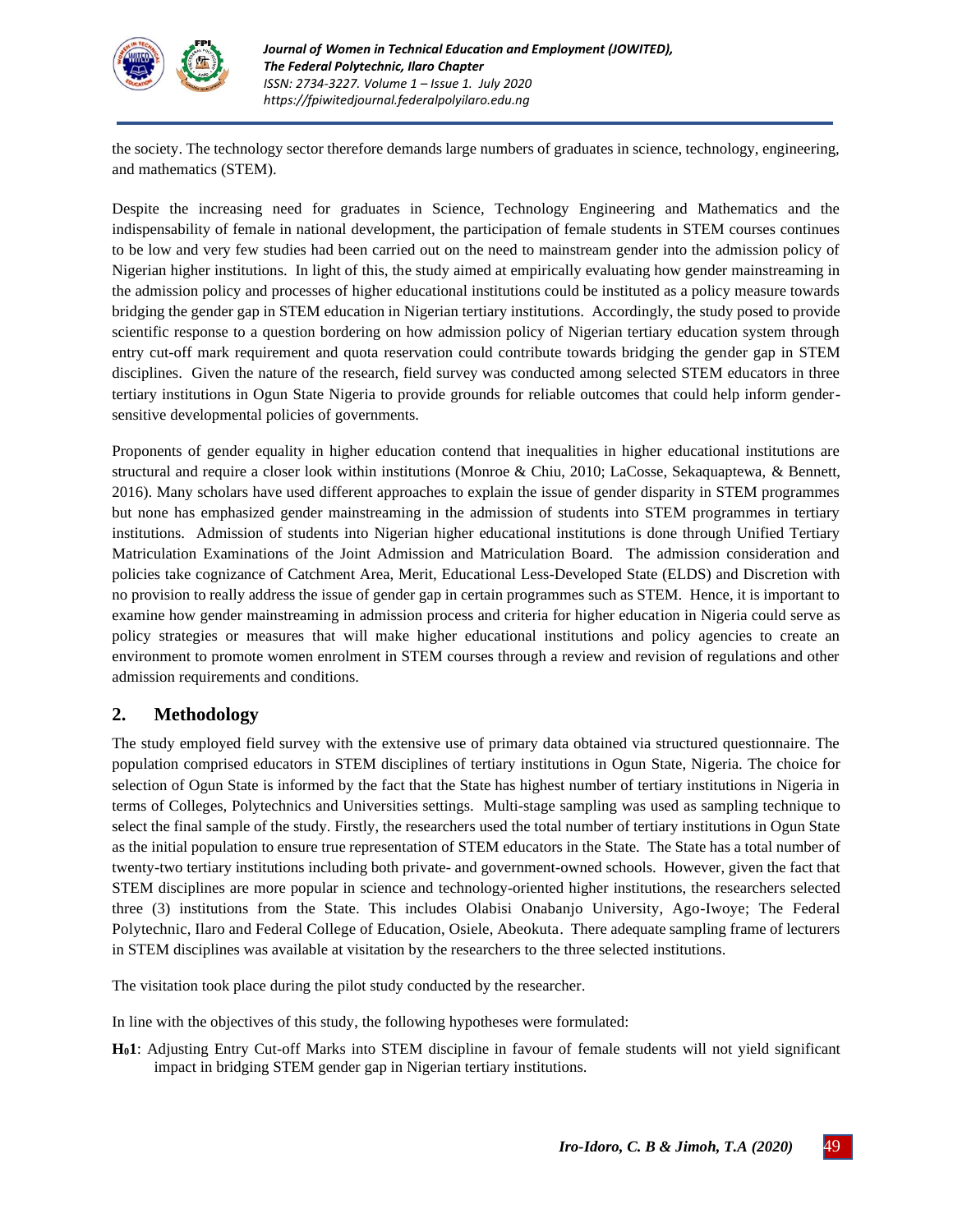

**H02:** Quota Reservation for female students in admission into STEM courses will not contribute to the bridging of gender gap in STEM of the Nigerian tertiary institutions.

Following the procedural process of scientific selection of sample size determination from a definite population as recommended by Krejcie and Morgan (1970) and closely observed in Nur (2017), a sample size of 144 potential respondents was obtained. Structured questionnaire as data collection instrument was employed to obtain the perception of STEM educators on how gender mainstreaming in the admission policy and processes of higher educational institutions could be instituted as a policy measure towards bridging the gender gap in STEM education in Nigerian higher education. The samples (respondents) were selected using proportionate sampling approach. The data instrument contains close ended questions on a 5-point likert type scale with options Strongly Agreed, Agree, Undecided, Disagree and Strongly Disagree and nominal values of 5, 4, 3, 2, and 1, respectively for independent variables for the study. On the other side of the coin, categorical question on dependent variable with two options was asked from the respondents. The unit of analysis of the study is the STEM educator. Items on the questionnaire were adapted from Gender Mainstreaming scales of Leo-Rhynie (1999), Unicef (2007) and Gollifer & Gorman (2016).

The study utilizes probit regression to model dichotomous outcome, STEM gender gap variable with a combination of factors in admission policy. Probit regression is a special type of Generalized Linear Models (GLM) where the bivariate outcome such as the dependent variable of the study is qualitative and has a Bernoulli distribution (Karlin, 2019; Williams, 2018; Lemeshow, 2000; Long, 1997). In line with the estimation technique, the study adopted and adjusted probit models by Karlin (2019) with earlier probit model developed by Katchova (2013) to inform the model specification of the study as stated as below:

**1**

Equation 5 is the final model of the study where  $SGAP$  (Y) =  $STEM$  Gender Gap; ADMP (X) = Admission Policy; ETCM = Entry Cut-off Mark; OOTA = Quota Reservation;  $\phi = link function$ ; z = z-score (location estimate);  $P(SGAPi = 1) =$  cumulative distribution function of the standard normal distribution; P = Probability;  $\beta$  = vector of coefficients ( $\beta_1$  and  $\beta_2$  in this study);  $\beta_1$  = coefficient of ETCM;  $\beta_2$  = Coefficient of QOTA; *i*<sup>th</sup> = unit of observation (STEM educator)

The a priori expectation of the study implies that the vector of coefficient has negative relation with the outcome variable of the study. Mathematically, this is stated as:  $\beta_1 < 0$  and  $\beta_2 < 0$ . It is important to mention that the estimation was carried out with the use of Maximum Likelihood Method (MLM). Moreover, the researcher also specified marginal effect model for the study following the adoption of such model from Spermann (2009) as highlighted in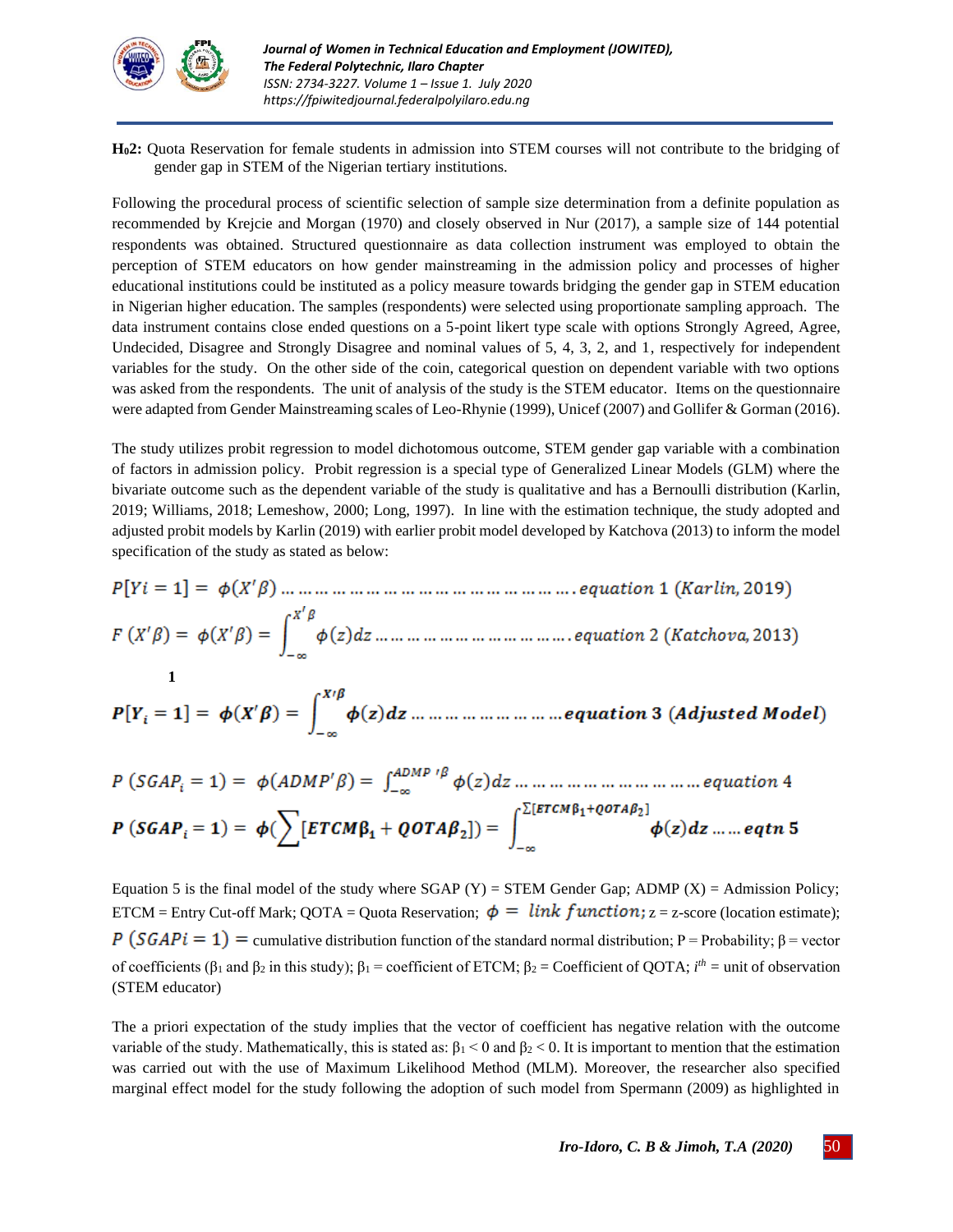

equation 6. The specification of marginal effect model (Equation 7) is informed by the rationale to provide ground for interpretation of magnitudes of probit model coefficients.

β……………..equation 6

### **3. Results and Discussion**

From the total 144 questionnaires administered among the STEM educators in three selected higher institutions in the study area, nine (9) were not returned by the respondents, while six (6) out of the returned contained missing responses on key variables of the study. This implies that 129 questionnaires were found effective for analyses, thus yielded retrieval rate of 89.6%, that is approximately 90% by indication. Scale reliability of battery of items in the returned questionnaire was obtained through Cronbach alpha coefficient via STATA 12 Software. The result indicates a scale reliability coefficient of 0.74, a value higher than the acceptable minimum value of 0.70 (Pallant, 2011), hence, good consistency of the research instrument. The information in Table 1 reveals that the model of the study is overall significant (Prob  $>$  chi2 = 0.0000) which implies that probit model employed by the study is a significant to explain gender gap in STEM disciplines across tertiary institutions in the study area.

#### **Table 1: Paraeter Estimate of Probit regression Model**

| Log likelihood $= -84.442274$                                                                                                                                      | LR chi2(2) = $0.33$<br>Prob > chi2 = $0.0000$ | Number of obs $=$ |  | 129<br><b>Pseudo R2</b> = $0.2320$ |
|--------------------------------------------------------------------------------------------------------------------------------------------------------------------|-----------------------------------------------|-------------------|--|------------------------------------|
| $SGAP$ Coef. Std. Err. $z \quad P >  z $ [95% Conf. Interval]                                                                                                      |                                               |                   |  |                                    |
| ECTM   -.0103189 .0849307<br>1282642.    ADS28301   0923967   0.57   0.000   -.2339244   .052842<br>cons   5589095   4486434   1.25   0.213   -.3204155   1.438234 |                                               |                   |  | 0.12 0.033 -.17678 .1561422        |

#### **Source: STATA Outputs, 2019**

**Table 2: Estimate of Average Marginal Effects** Number of obs  $=$  129 Model VCE : OIM

-------------------------------------------------------------------- | Delta-method | dy/dx Std. Err.  $z$  P>|z| [95% Conf. Interval] -------------+------------------------------------------------------ ECTM | -.0138683 .0318329 0.12 0.903 -.0662596 .058523 QOTA | -.0398049 .0345117 0.57 0.566 -.0874466 .0478367

#### **Source: STATA Outputs, 2019**

Further, the results in Table 1 shows that adjusting entry cut-off mark and quota requirement in favour of female students are significant parameters in admission policy that can be employed by tertiary institutions in Nigeria to bridge the gender gap in STEM disciplines. From Table 1, an increase in efforts to adjust entry cut-off marks and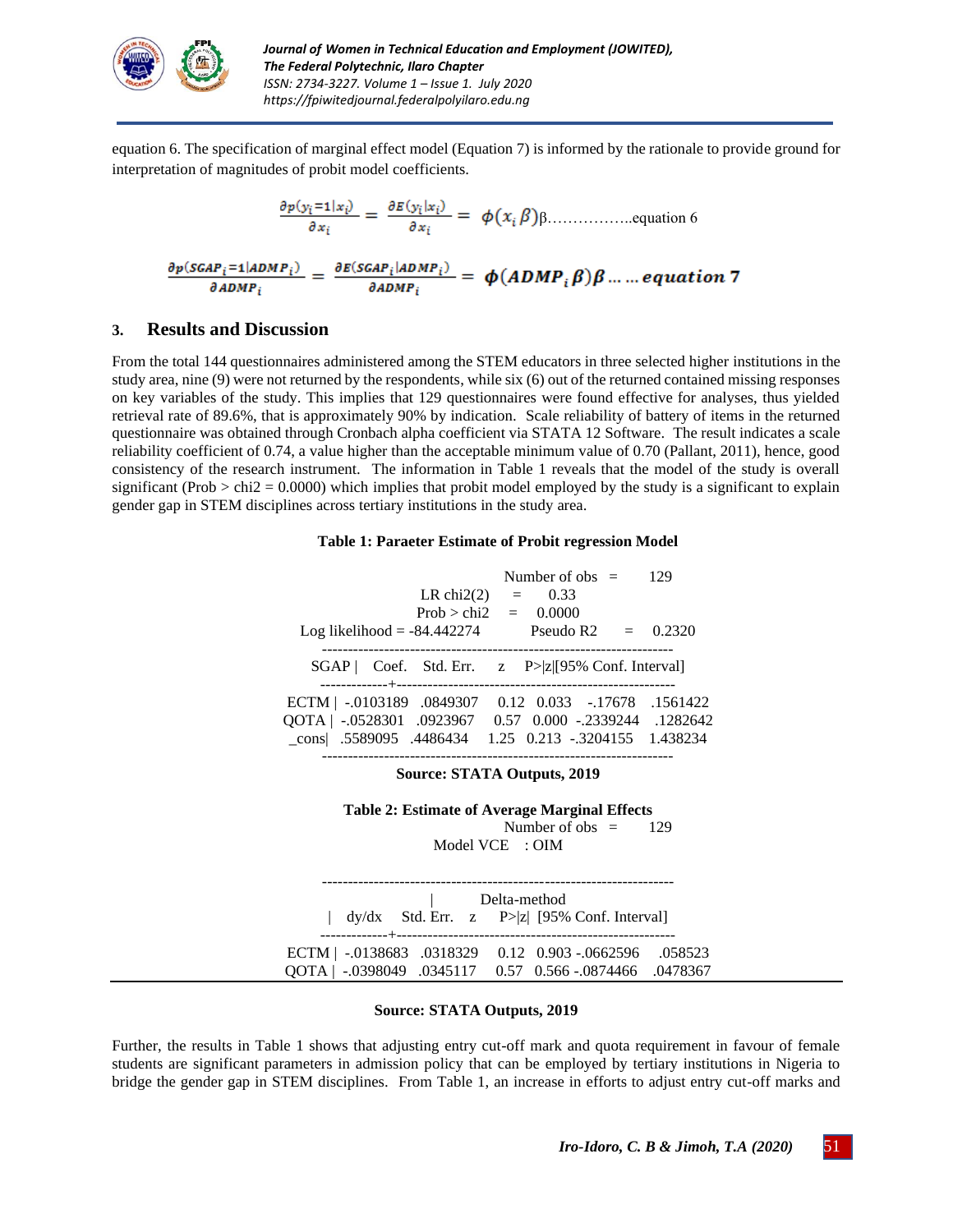

quota requirements in favour of female students in tertiary institutions are more likely to reduce or bridge the gender gap in STEM disciplines. This implies that if the entry requirement into STEM courses is reduced in favour of female, there could be higher interest and enrolment of female in STEM disciplines. This interpretation, however, is about the signs of the predictors' coefficients and not their magnitudes. For interpretations of the magnitudes of the regressors, the researcher employed the analysis output from Average Marginal Effects analysis as contained in Table 2. From Table 2, an increase in efforts to adjust entry cut-off marks in favour of female students in tertiary institutions is more likely to reduce or bridge the gender gap in STEM disciplines by 1% and an increase in efforts to make quota requirements in favour of female students in tertiary institutions is more likely to reduce or bridge the gender gap in STEM disciplines by 4%.

The key findings of the current research suggest that adjusting admission policy of higher education institutions in favour of potential female students through entry cut-off mark and quota reservations is important to bridge gender gap in STEM disciplines. These findings conform to the a priori expectation of the study. From the study, it was discovered that an increase in efforts to adjust entry cut-off marks and quota requirements in favour of female students in tertiary institutions are more likely to reduce or bridge the gender gap in STEM disciplines. The findings of the current research are consistent with previous findings by Botella (2019) & Leo-Rhynie (1999). The implication of the findings by this research is that bridging gender gap in STEM disciplines can help create opportunities for ladies and women to improve their socio-economic condition. In particular, the findings of the current research suggest that application of the study empirical-proven approaches are creative ways to promote gender equity in education sector and societal development programmes at large.

### **4. Conclusion and Recommendation**

This study employed probit model to empirically evaluate the effectiveness of higher education institutions admission policy criteria such as entry cut-off mark and quota reservation in bridging gender gap in STEM disciplines. From the findings of the study, admission policy parameters examined (entry cut-off mark and quota reservation for female in STEM courses) are vital to bridge such gender gap in STEM disciplines in Nigeria, especially at the higher education level. It is evident that that adjusting entry cut-off mark and quota reservation system in favour of female students will engender higher interest and participation of female students in STEM disciplines in Nigerian tertiary institutions. Consequently, it is recommended that female gender participation in STEM in tertiary institutions in Nigeria should be encouraged through integration of gender mainstreaming into admission policies and criteria of Universities, Polytechnics and Colleges of Education. In particular, Federal Ministry of Education, Joint Admission and Matriculation Board, Management of tertiary institutions, government agencies and stakeholders in education should make quota reservation in addition to adjusting entry cut-off marks for female candidates in admission into STEM disciplines.

## **References**

- Abe, A. (2012). Gender Disparity in Course Offering and Graduate Output in Nigeria: A case study of the University of Lagos: 2003 – 2008. *Journal of Emerging Trends in Educational Research and Policy Studies*, 3(1), 103-110
- Acheampong, A. B. (2014). *I*nequality of Gender Participation of Females in STEM Disciplines in Higher Education. Retrieved on 3rd February http://hdl.handle.net/10852/43101.
- Akanwa, U. N. & Kalu-Uche, N. (2015). Women in STEM: Closing the Gender Gap to National Transformation. *IOSR Journal of Research & Method in Education (IOSR-JRME),* 5(2),8-15*.*
- Akosile, A. (2018). Obaseki Lauds Women for Breaking New Grounds, Urges ICT-based Solutions. This day, February 15, 2018.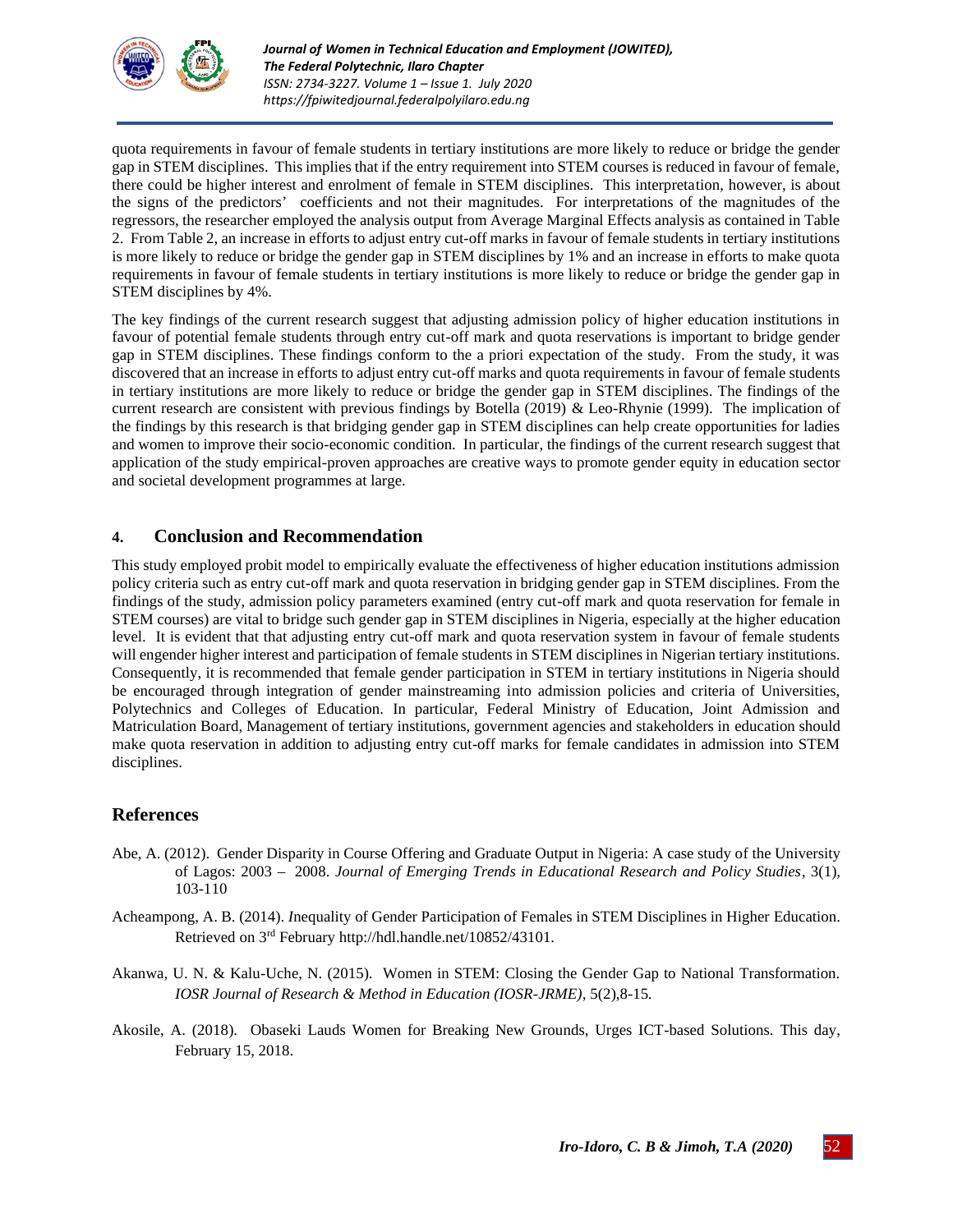

- Botella, C. , Rueda, S., López-Iñesta, E. & Marzal, P. (2019). Gender Diversity in STEM Disciplines: A Multiple Factor Problem. Entropy, 21-30; www.mdpi.com/journal/entropy
- Bybee, R. W. (2010). Advancing STEM Education: A 2020 Vision. *Technology and Engineering Teacher, 70*(1), 30- 35.
- Chikunda, C. (2010). Assessing the level of gender awareness of science teachers: The Case of Zimbabwe's two Education Districts. *African Journal of Research in Mathematics, Science and Technology Education*, *14*(3), 110‐120.
- Chikunda, C. (2014). Identifying Tensions around Gender‐Responsive Curriculum Practices in Science Teacher Education in Zimbabwe: An activity Theory Analysis. *African Journal of Research in Mathematics, Science and Technology Education, 18*(3), 264‐275.
- European Trade Union Committee for Education (2009). Survey on Gender Equality in the Education Sector, The Teaching Profession and Within Teacher Trade Unions. Retrieved 12 February, 2019 from [https://www.csee-etuce.org/images/attachments/ Questionnaire\\_ gender\\_ equality\\_final\\_EN.pdf](https://www.csee-etuce.org/images/attachments/%20Questionnaire_%20gender_%20equality_final_EN.pdf)
- Gollifer S. & Gorman, S (2016). Gender Mainstreaming in Higher Education. Retrieved 12 February, 2019 from [https://www.authoraid.info/uploads/filer\\_public/44/0f/440f765a-9a12-4590-848b-](https://www.authoraid.info/uploads/filer_public/44/0f/440f765a-9a12-4590-848b-4670046e22d2/inasp_gender_toolkit.pdf)[4670046e22d2/inasp\\_gender\\_toolkit.pdf](https://www.authoraid.info/uploads/filer_public/44/0f/440f765a-9a12-4590-848b-4670046e22d2/inasp_gender_toolkit.pdf)
- Karlin M. F. (2019). Probit Regression. Retrieved 14 March, 2019 from [http://www.karlin.mff.cuni.cz/~pesta](http://www.karlin.mff.cuni.cz/~pesta%20/prednasky/NMFM404/Data/binary.csv)  [/prednasky/NMFM404/Data/binary.csv](http://www.karlin.mff.cuni.cz/~pesta%20/prednasky/NMFM404/Data/binary.csv)
- Karlsson, J. (2010). Gender Mainstreaming in a South African Provincial Education Department: A Transformative Shift or Technical Fix for Oppressive Gender Relations. *Journal of Comparative and International Education 40*(4), 497‐514.
- Katchova A. (2013). Probit and Logit Models in Stata. Retrieved 14 March, 2019 from <https://www.coursehero.com/file/16577916/Probit-and-Logit-Models-Stata-Program-and-Output/>
- Katchova A. (2013). Probit and Logit Models. Retrieved 14 March, 2019 fro[m https://vdocuments.mx/ordered-probit](https://vdocuments.mx/ordered-probit-and-logit-models-example.html)[and-logit-models-example.html](https://vdocuments.mx/ordered-probit-and-logit-models-example.html)
- Kimotho J. (2019). Bridging the gender equality gap in STEM to fully transform Africa. Retrieved 3 March, 2019 fro[m http://www.adeanet.org/en/blogs/bridging-the-gender-equality-gap-in-stem-to-fully-transform-africa](http://www.adeanet.org/en/blogs/bridging-the-gender-equality-gap-in-stem-to-fully-transform-africa)
- Krejcie, R.V., & Morgan, D.W., (1970). Determining Sample Size for Research Activities. *Educational and Psychological Measurement.*
- Lawal I. & Atueyi U. (2017). Revisiting the Mandate of Polytechnic Education for Growth. Retrieved 13 March, 2019 from https://guardian.ng/features/education/revisiting-the-mandate-of-polytechnic-education-forgrowth.html.
- Lemeshow, S. (2000). *Applied Logistic Regression* (Second Edition). New York: John Wiley & Sons, Inc.
- Leo-Rhynie E. (1999). Gender Mainstreaming in Education Cape Town: Commonwealth Secretariat.

Long, J. S. (1997). *Regression Models for Categorical and Limited Dependent Variables*. CA: Sage Publications.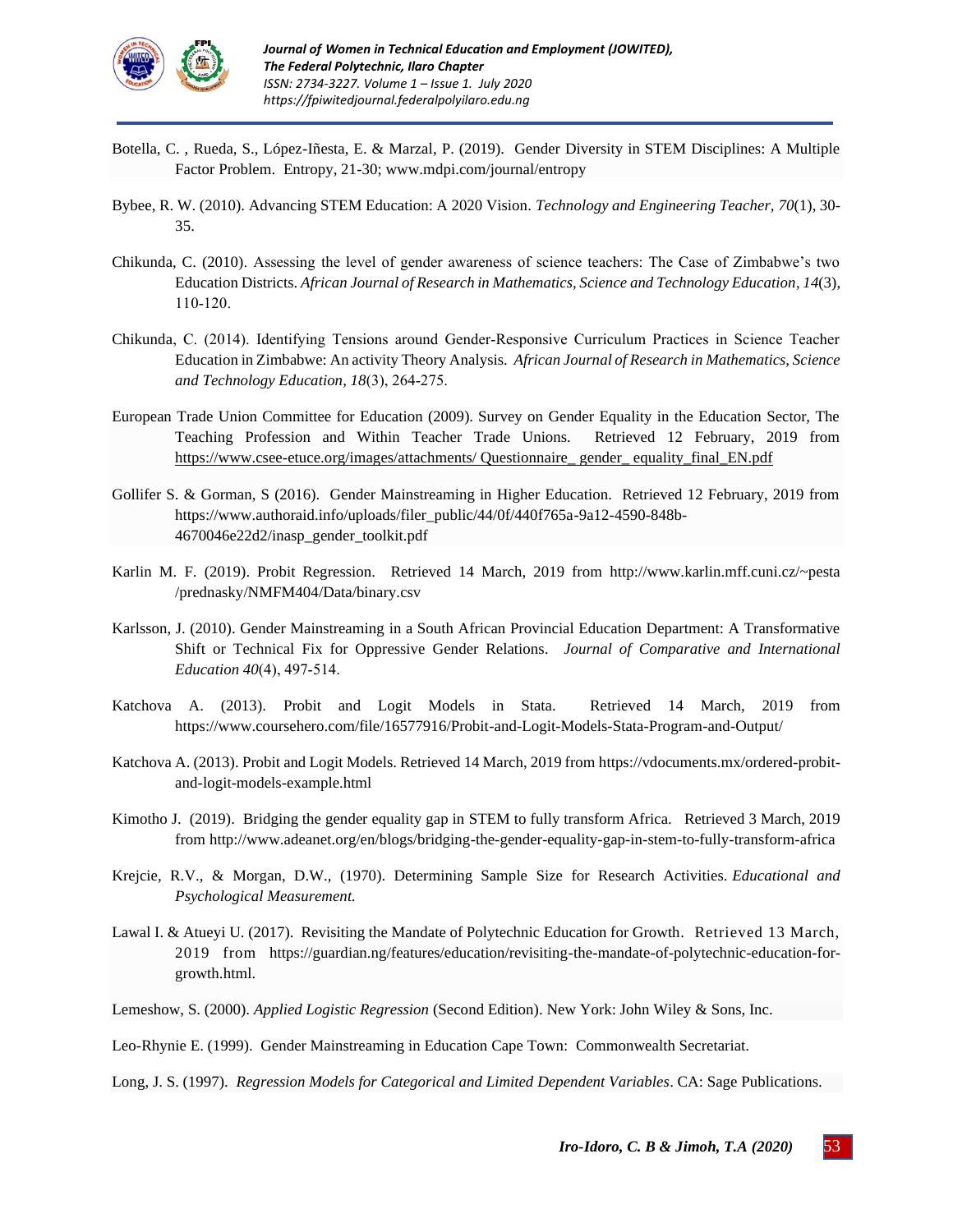

- Mansfield, K.C., Welton, A.D., & Grogan, M. (2010) " Truth or Consequences: A Feminist Critical Policy Analysis of the STEM Crisis. *International Journal of Qualitative Studies in Education, 27*(9), 1155‐1182.
- Mkude, D. (2011). Higher Education as an Instrument Of Social Integration in Tanzania: Challenges and prospects. *Research in Comparative and International Education, 6*(4), 366‐373.
- Monroe, K., R., & Chiu, I. W. (2010). Gender Equality in the Academy: The Pipeline Problem. *The Profession*, 303‐ 308.
- Norgbey, E. B. (2017). Reflections on Gender Disparity in Stem Higher Education Programs: Perspectives and Strategies. *[Actes du Jean-Paul Dionne Symposium Proceedings,](https://uottawa.scholarsportal.info/ottawa/index.php/sjpd-jpds/issue/view/287)*
- Nur, [Q.](https://qhaireenizzati.wordpress.com/author/qhaireenizzati/) (2017). Sample Size Determination Using Krejcie And Morgan Table. Retrieved 12 March, 2019 From [Https://Qhaireenizzati.Wordpress.Com/2017sample-Size-Determination-Using-Krejcie-And-Morgan-](https://qhaireenizzati.wordpress.com/2017sample-size-determination-using-krejcie-and-morgan-table.html)[Table.Html.](https://qhaireenizzati.wordpress.com/2017sample-size-determination-using-krejcie-and-morgan-table.html)
- Pallant, J. (2011). A Step by Step Guide to Data Analysis Using the SPSS Program: Survival Manual, 4th Ed. (Berkshire: McGraw-Hill).
- Panagiota F., Yota P. & Vasiliki P. (2019). Gender Balance in STEM and the Necessity for Gender Equality. Communications of the ACM, 62(4),52. Retrieved 13 March, 2019 from <https://cacm.acm.org/magazines/2019/4/235600-women-are-needed-in-stem/fulltext>
- Parson, L. (2016). Are STEM syllabi gendered? A Ffeminist Critical Discourse Analysis. *The Qualitative Report, 21*(1), 102‐116.
- Salman M. F., Olawoye F. A., & Yahaya, L. A., (2011). Education reforms in Nigeria: Implications for the Girl-Child Participation in Sciences, Technology and Mathematics (STM). *Education Research Journal*, 1(1), 2011, 1 - 8
- Schafhauser A. & Bhave P. (2019).How to Bridge The Gender Gap in STEM? Retrieved on 16 March, 2019 from [https://rightstech.org/2019/02/11/how-to-bridge-the-gender-gap-in-stem.](https://rightstech.org/2019/02/11/how-to-bridge-the-gender-gap-in-stem/) *September*, 2(1),245-249
- Sinnes, A. T., & Loken, M. (2014). Gendered Education in a Gendered World: looking Beyond Cosmetic Solutions to the Gender Gap In Science. *Cultural Studies of Science Education, 9*(2), 343‐364.
- [Sterling,](http://bweducation.businessworld.in/author/Guest-Author/Michelle-Sterling-86620) M. (2019). Bridging The Gender Gap In Stem. Retrieved On 16 March, 2019 From Http://Bweducation.Businessworld.In/Article/Bridging-The-Gender-Gap-In-Stem-/14-02-2019-167198/.
- True, J. & Mintrom, M. (2001). Transnational Networks and Policy Diffusion: The Case of Gender Mainstreaming. *International Studies Quarterly,45*, 27-5
- UNESCO (2018). Girls and Women's' Education in Science, Technology, Engineering and Mathematics (STEM). Retrieved 19 February, 2019 from [https://en.unesco.org/themes/ education-and-gender-equality/stem](https://en.unesco.org/themes/%20education-and-gender-equality/stem)
- Unicef (2007). Gender Mainstreaming Self-Assessment. Retrieved 12 February, 2019 from [https://www.unicef.org/evaldatabase/files/EO\\_2007\\_Gender\\_Mainstreaming\\_Report.pdf.](https://www.unicef.org/evaldatabase/files/EO_2007_Gender_Mainstreaming_Report.pdf)
- United Nations. (2012) Report of the Economic and Social Council for 1". A/52/3.18 September 2012.

Unterhalter, E. 2007. Gender, Schooling and Global Social Justice. Abingdon, UK: Routledge.